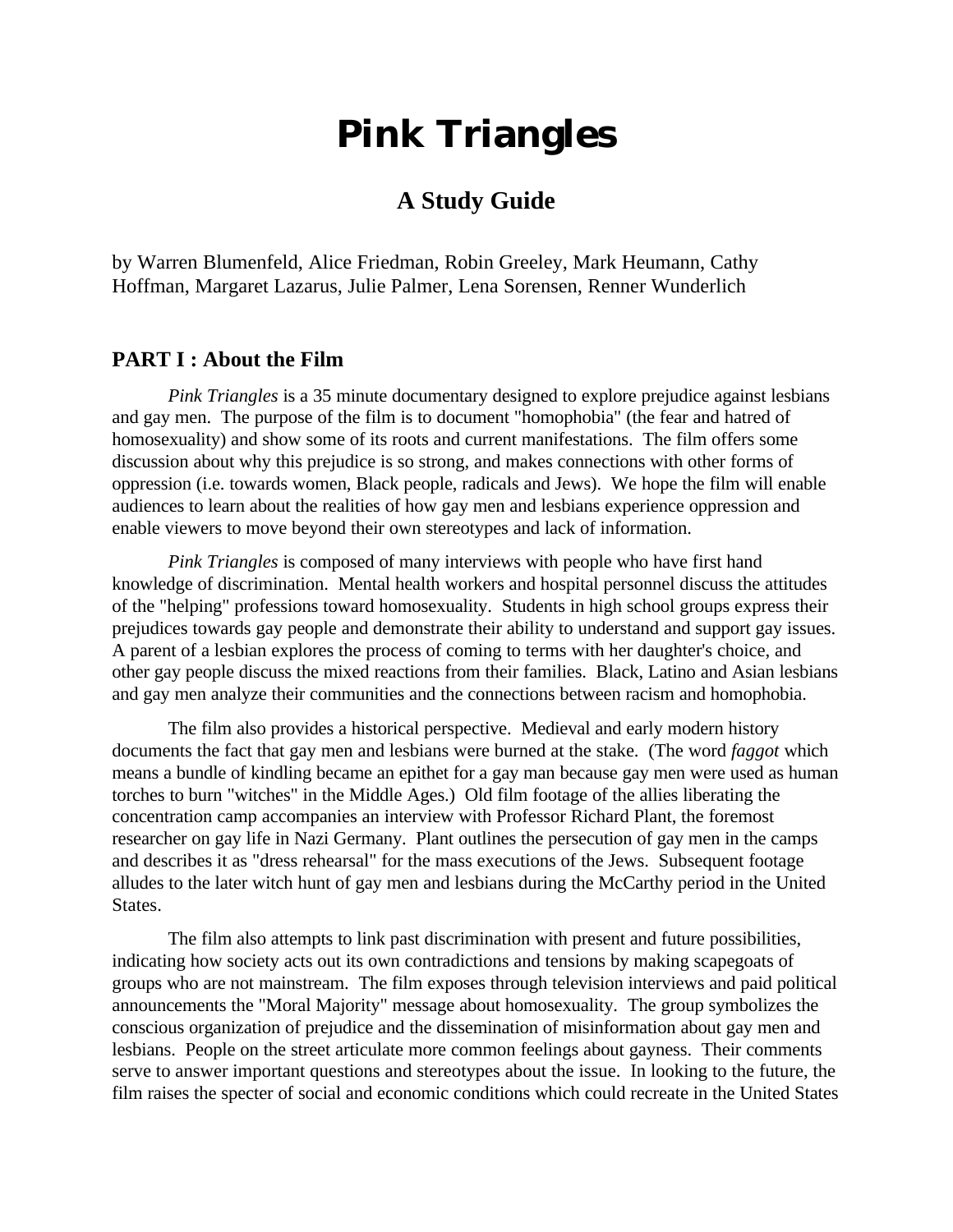a Nazi like oppression of any one who is not a part of the mainstream -radicals, non-white people, Jews and gays. Only by working towards a society which acknowledges difference and affirms it can any of us hope to survive.

*Pink Triangles* was made by a collective of 9 people -women and men, gay and straight. We spent a year together in weekly meetings to plan the film, review the footage as we made it and hammer out a common vision. Two members of the group were experienced film makers who taught the rest of us the technical aspects of film making and the special language of film. We shared editing responsibilities and made all graphic design decisions as a group. We went on interviews in small groups and reviewed each segment at a collective meeting. We had never worked together as a group before but we shared common political experiences and a commitment to collectivity.

We have written this study guide as a way to make the film more useful in the classroom and discussion groups. We have expanded on many of the concepts in the film and provided a consolidated overview of some common misconceptions about homosexuality.

#### **DEFINITION OF THE PINK TRIANGLE**

In the Nazi concentration camps, prisoners were classified by patches of different colors which corresponded to their "crime." Jews wore a yellow star (two yellow triangle together), political prisoners (liberals, socialists, communists) a red triangle, anti-socials (drunks, vagrants, etc.) a black triangle, hard-core criminals a green triangle and Jehovah's Witnesses a purple triangle. A pink triangle was assigned to gay men. Estimates vary, but a conservative estimate suggests that tens of thousands of gay men were imprisoned in the concentration camps for being homosexual. Gay men and supporters of gay politics were rounded up, questioned and forced to give names of friends and supporters. With each police interrogation, more names and address books were confiscated, and thousands more gay people and their friends were brought in for questioning and threatened with exposure, jail, and later the camps. Many gay men (and those who were suspected of being gay) who were not sent to the camps were fired from their jobs, seen as a disgrace to their families and socially ostracized as a result of the police harassment.

Heinrich Himmler, chief of the Gestapo, and the Nazi state targeted homosexuals for persecution along with other groups. According to the historian Richard Plant, Himmler hated women and he thought that homosexuals were like women. Himmler felt that the homosexual was unable to fight and would disgrace the German state. his policy of the annihilation of gay men followed from his thinking that homosexuals were inferior (like females) and would contaminate and demoralize others.

It appears that lesbians were not persecuted in the same way. Himmler and the Nazi leadership did not think that women were capable of having a sexual identity independent of marriage and child bearing. Himmler developed the concept of a National Sexual Budget which prescribed the appropriate sexual roles and tasks for women. Aryan women were expected to breed blonde-haired, blue eyed children for the new Germany. For them, abortion and birth control were illegal and child production with and appropriately suggested male a duty. Non-Aryan women were encouraged to abort rather than produce "inferior" children. Sexual contact between Jews and non-Jews was forbidden. Himmler believed that if a woman had sex with a Jew (or a homosexual) and later had children, the children would carry the "contamination" of the first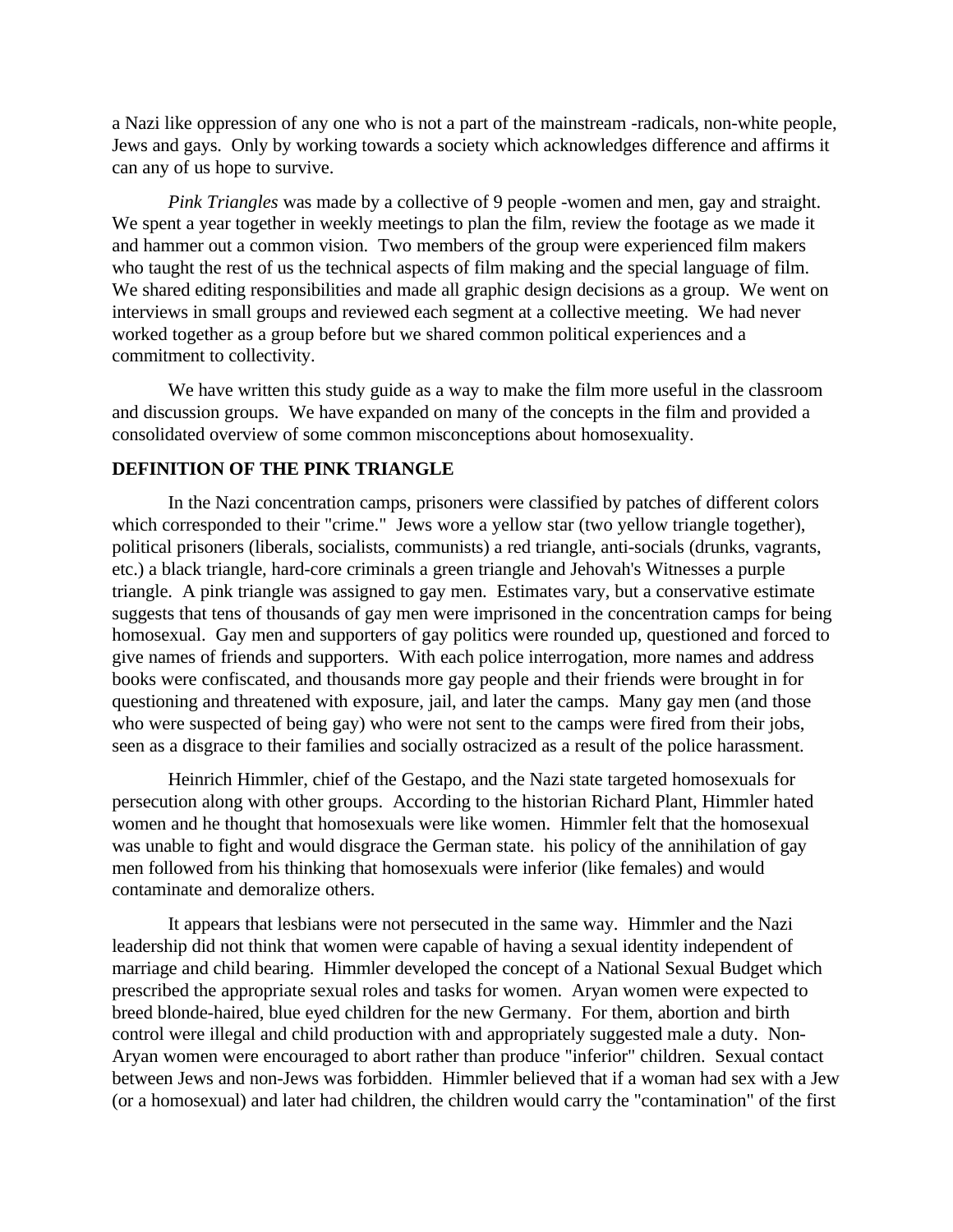sexual encounter (even if that person was not the father). Lesbians were not recognized as existing by the state. Instead they were persecuted as Jews, radicals and women who would not follow the prescribed roles laid out by the German government.

Although the pink triangle was not worn by lesbians, it has become a symbol for all gay people of the extremist form of oppression which has befallen the community. The pink triangle has also come to symbolize all ways in which gay men and lesbians suffered and continue to suffer victimization for being gay. Gay men, lesbians and the supporters of liberation wear the triangle to signify the horror of the Nazi movement and their intention not to let it be repeated.

#### **PART II: Working With Your Audience**

Many people find discussions about homosexuality difficult and uncomfortable. Because the film focuses on various forms of prejudice against lesbians and gay men, we expect that many people who watch it will react with their own deep personal feelings -these emotions are an important part of any screening of *Pink Triangles*. Emotions may range from hostility and guilt to identification or complete denial. A meaningful discussion can grow out of these responses if the group leader provides a structured and supportive environment for sharing feelings and ideas.

#### **FACTORS TO CONSIDER ABOUT THE AUDIENCE**

**Sexuality.** Although there are probably some gay men and lesbians in the audience, don't expect them to "come out" in the course of the discussion. Sharing confidences about sexuality and sexual preference makes gay people more vulnerable than others because of the potential consequences. Although some men and women may want to share this information, you as the leader should not solicit it. If you push the issue you could contribute to the feelings of isolation and oppression by forcing a gay person to be open about his/her personal life.

**Parents and Children.** Many people feel that discussions about sex and relationships with their families present are more difficult than any others. As a group leader you need to be sensitive to this, perhaps by raising issues about parental expectations, sex role stereotypes, the importance of family ties, etc. You may also want to break up the group into more comfortable subgroups if discussion is stilted.

**Bosses and workers.** No matter how well people seem to get along, relationships between bosses and workers are obviously affected by the economic power of one over the other. Gay people realistically fear job related reprisals from bosses and/or co-workers. These could take the form of poor work evaluations, sexual harassment or sabotage of work projects as well as firing. Since social relationships are an important part of the work environment, gay men and lesbians often choose to keep their personal lives private, fearing ostracism by their co-workers. It is important to discuss these ideas and to give people an opportunity to see the risks involved in being "out" at work.

**Nationality.** There are scenes of Nazi concentration camps in the film which could stir painful memories for people in the audience. Consider beforehand who might be affected and prepare some questions which will allow people to react to the scenes without feeling isolated or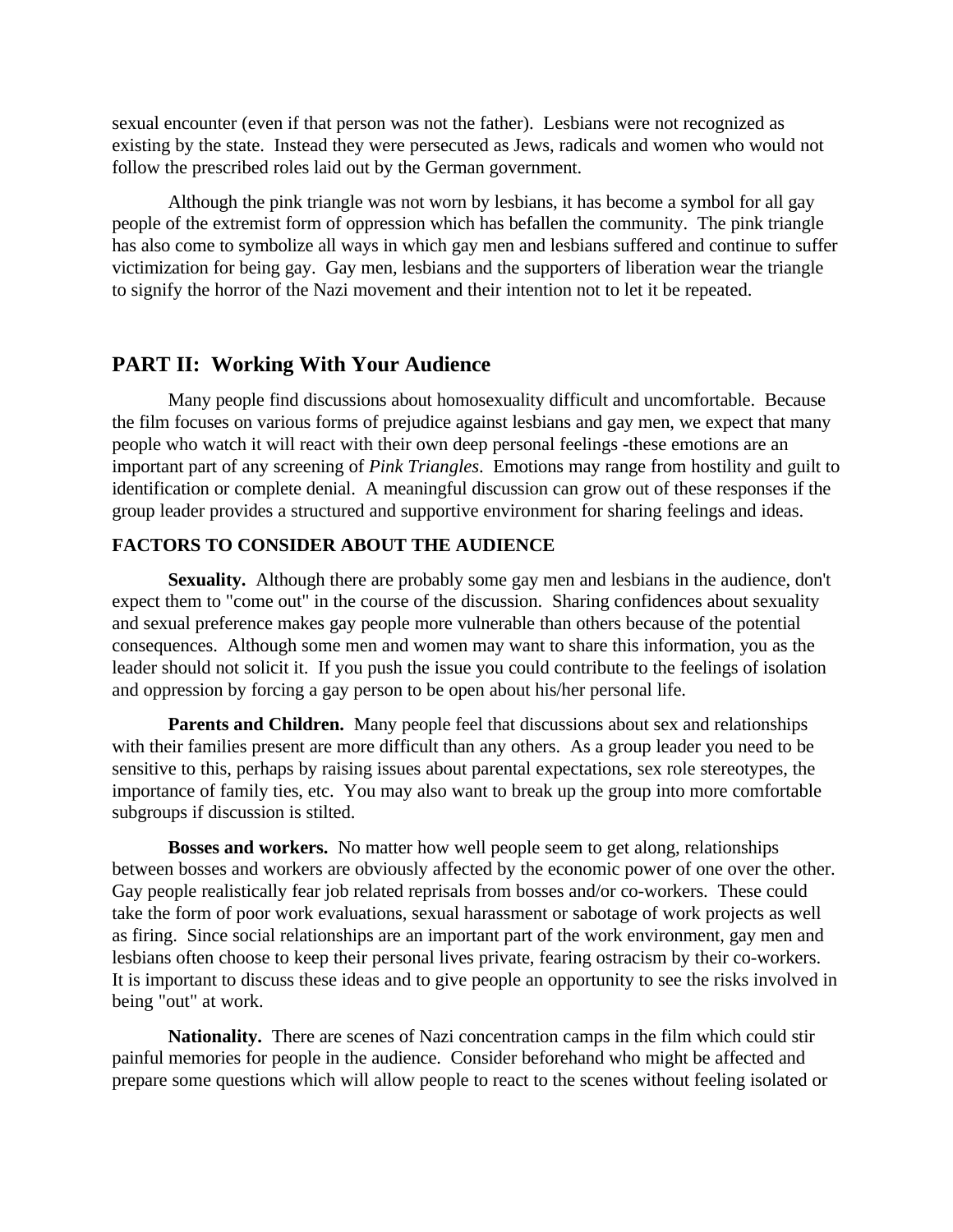embarrassed. It might be helpful to stress the connection between the annihilation of the Jews by the Nazis and the attempts to exterminate other nationalities.

**Class.** There are many contradictory stereotypes which are promulgated about gay people in relation to class. One is that all gay people are upper class. Some groups feel that homosexuality is a product of decadent, bourgeoisie culture which could be eliminated if the culture were changed. Other people feel that there is a connection in mannerisms and style between gay men and aristocrats perhaps from the tradition of visibly gay men in English ruling class culture or among the European artistic community. the opposite opinion is also believed. Many people thing that all gay people are working class. There are many stereotypes (both of class and gayness) of "tough" lesbians and gay men who are involved with cruising and the gay bar scene. Neither stereotype is true, because gay men and lesbians come from all backgrounds. Yet it is often the case that no class wants to affirm its gay population.

Gay men and lesbians form different class backgrounds are affected differently. Working class gays are put down by society and often by wealthier gays for being working class as well as rejected in their own neighborhoods for being gay. Some wealthier gays (particularly men) have privileges of financial security to fall back on if they are victimized for being gay. There are are also some professional opportunities which are more tolerant of gay workers.

In dealing with your audience, you may want to discuss the ways in which people from different class backgrounds see gayness, how discrimination towards working class people and homophobia are similar and different, and how working class gays are doubly oppressed.

**Race.** It is important to realize that people of color in your group already have a special understanding of prejudice based on their experience with the racism of our society. Although gay men and lesbians are represented in every racial group, their experiences as gays are affected by their background. Asian gay men and lesbians face an invisibility within the Asian communities. As the film shows, there is not even a word in Chinese for homosexual. Black men and women face hostility from the Black community. Homosexuality is often seen as a "white disease" which is a threat to a unified black community. In Latino communities in which sex roles are very distinctive, gay men and lesbians face open repression for not fitting their prescribed social roles.

In addition to the prejudice that gay people of color experience within their communities of birth, they face additional discrimination based on color from both the white lesbian and gay communities and larger white society. Gay people of color may find themselves rejected by the communities they grew up in for being gay only to also be rejected by the gay community for their color.

**Gender.** Men and women will often respond differently to the issue of gayness. Many women who have been affected by the freedoms of the Women's Liberation movement are already able to support gay people. They feel that there are connections between their own struggles for new roles, full participation in society and equality and the freedoms which accompany gay liberation. There are other women who feel threatened by gayness, who worry that the opening up of new roles and models for women's behavior will cause disruption and confusion in their lives.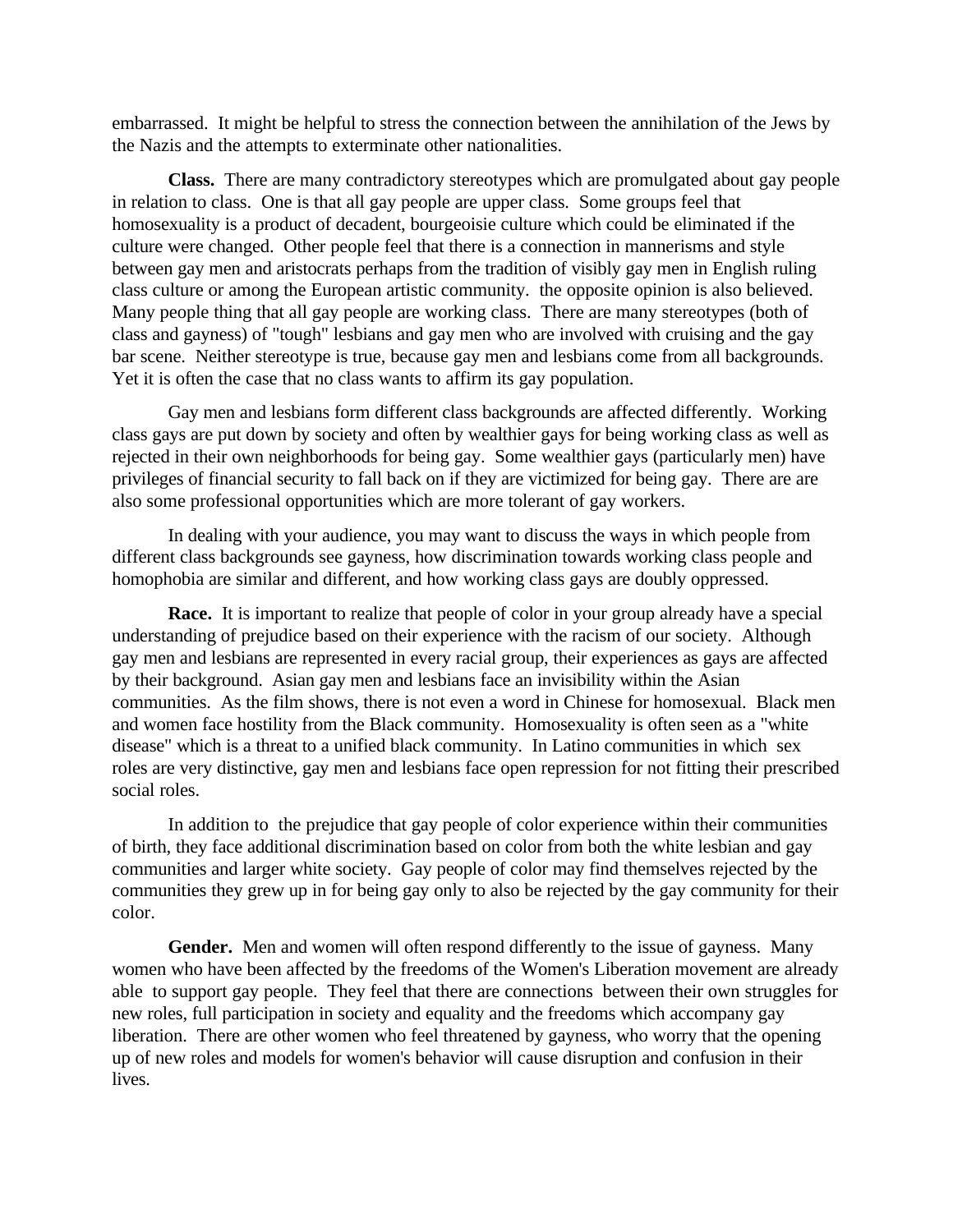Although there are some heterosexual men who feel they could benefit from gay liberation, many men are very threatened by homosexuality. In past experiences, of the Gay Speaker's Bureau, men in the audiences have been the angriest and most antagonistic and often walked out. Some man are afraid of their own gay feelings and find it necessary to attack other gay people. other men are uncomfortable with their perception that gay men are giving up masculine power and acting like women. For heterosexual men who accept the cultural norm of male dominance, this is very disconcerting. Some men express a fear of being approached sexually by a gay man. (In a group it is useful to make an analogy to women being approached by men and how they handle the situation.)

Within the gay community, lesbians and gay men experience their gayness quite differently. Lesbians are shaped as much by their womanhood as by their lesbianism. They are subject to all the same conditionings as their heterosexual sisters. They also share the same struggles and joys of being a woman. Because they are men, some male heterosexuals want to maintain their privileges as males which includes having more opportunities than women, but others have come to understand the concept of oppression because of their own and learned to support feminism and their lesbian sisters.

#### **DEFINITIONS**

Some terms and expressions in the film may be new to your audience. These include:

"gay" - a common and acceptable word for homosexual

"faggot" - a slang term for a gay man.

"dyke" - a slang word for a lesbian.

"queer" - a pejorative term for a gay person.

"queer baiting" - harassing someone who is suspected of being gay by name calling.

"queer bashing" - the actual physical assault of people who are seen to be gay. "Queer bashing has become an actual "sport" for gangs.

"homophobia" - the fear and hatred of homosexuality.

"coming out" - the process by which gay men and lesbians recognize and acknowledge their gayness.

"straight" - heterosexual

#### **DISCUSSION TECHNIQUES**

In order to promote discussion about homosexuality, you may need to use specific exercises. While it could be useful with certain audiences to open for questions and comments, many groups will not feel comfortable speaking out on any topic. Most individuals feel selfconscious speaking out on any topic. This is accentuated when the topic is homosexuality. Most people have been brought up with very negative images of gay men and lesbians. It is important for the facilitator to validate the audience's discomfort and encourage discussion as a vehicle for understanding and change.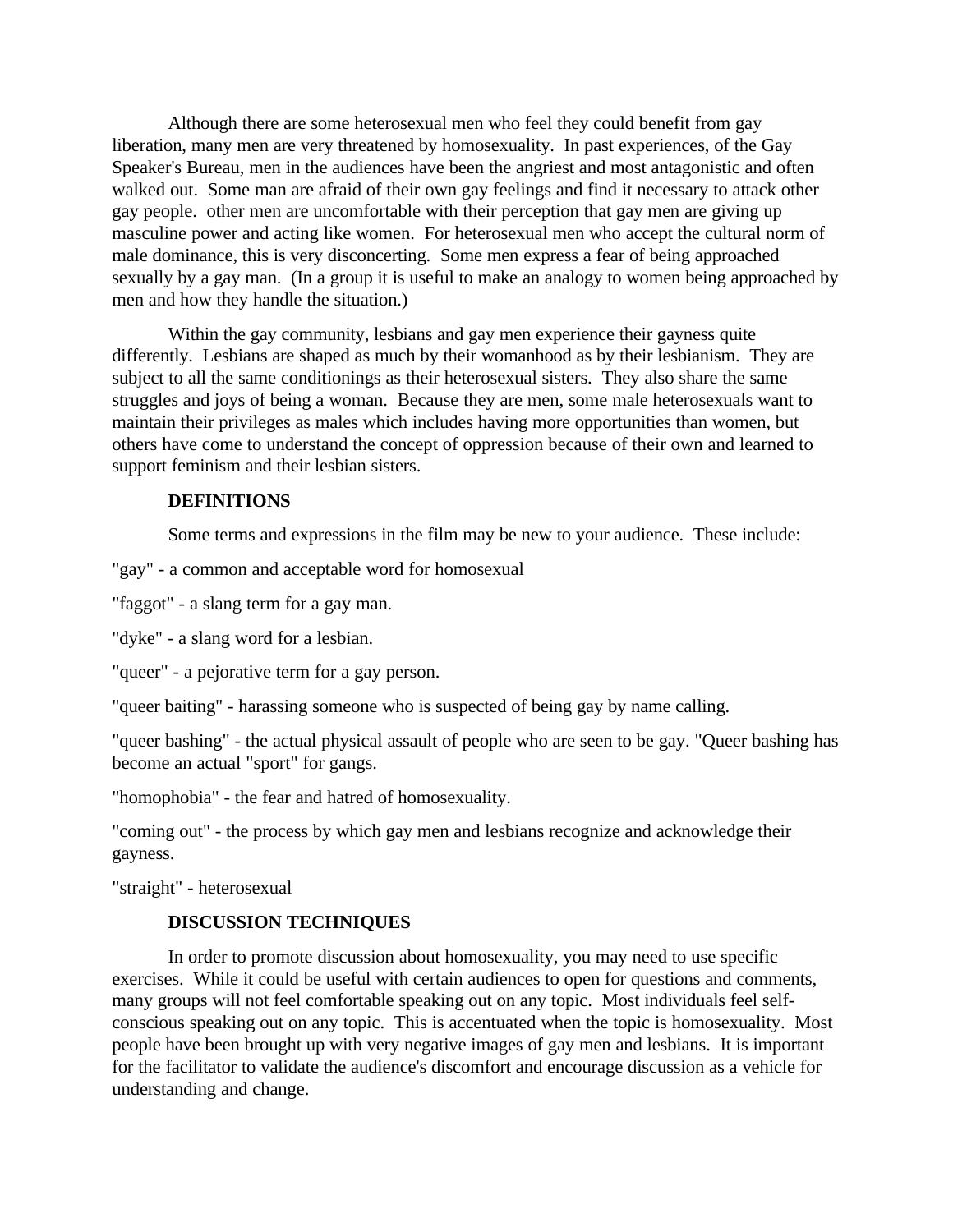The techniques included in this guide are distilled from the experiences of Gay Speaker's Bureaus and other groups who have facilitated awareness workshops. We hope that you will consider doing an entire unit on homosexuality and have included enough exercises for several classes. The film is certain to raise a lot of important and new questions for any group, and it may be useful to allow more than one time for discussion.

As the organizer for the group, you may want to familiarize yourself with some of the common myths and facts included in this guide. Allow yourself to identify your own feelings and attitudes about homosexuality: which aspects are most disquieting for you, what feelings you have for the same sex and opposite sex, what messages or images you received growing up about "queers", who you know that is gay/lesbian and how you feel about sponsoring a program on homosexuality and risking being suspected of being gay yourself. In presenting this film, you can anticipate that your audience may suspect or ask if you are gay. One way to respond is to as k the questioner whether it would make a difference and engage in dialogue. You can also point out that saying yes could result in your being fired or subjected to some of the discrimination discussed in the film. If you simply say no, then you separate yourself from gay people who would wither be forced to lie or expose themselves to this prejudice.

#### **1. Desensitization Exercise**

On the blackboard write the two headings "Male homosexual" and "Female homosexual", leaving room under each of lots of entries. Ask the group to call out slang terms for each heading and to indicate under which heading you are to write it. This technique is particularly useful for groups which may be hesitant to talk open and honestly. You might want to purchase the book *The Queers Vernacular* to acquaint yourself with the origins of some of the words.

#### **2. Card Techniques for Soliciting Questions**

Hand out index cards or slips of paper to each person. Ask them to write three questions about homosexuality and pass them in. You select each card and read out the question. Before supplying the answer, ask the audience what they think. If the question reflects a stereotype, ask where the stereotype comes from and who in society benefits from perpetuating it. This technique is particularly helpful if members of the group are having trouble participating.

#### **3. Gay Speaker's Bureau presentation**

Invite some lesbians and gay men to attend the group to share their experiences. In many areas, there are established Bureaus or Gay and Lesbian organizations that will send individuals who are prepared to speak about their experience. If you don't know of any groups, there is a publication called the Gay Yellow Pages which might be helpful. To have people in the group who are "out" forces an audience to confront in a concrete way some of their own myths. The audience has the opportunity to see that gay men and lesbians do not resemble the images of abnormality they may have grown up with. For many people it will be the first time they have met someone whom they know to be gay. After presentations of speaker's bureaus across the country, people in the audience have come up and made statements that, " they always hated gay people but they like the speakers," or " they also thought a gay person looked a certain way but seeing the speakers they had to change their impressions". Facing people who are proud of their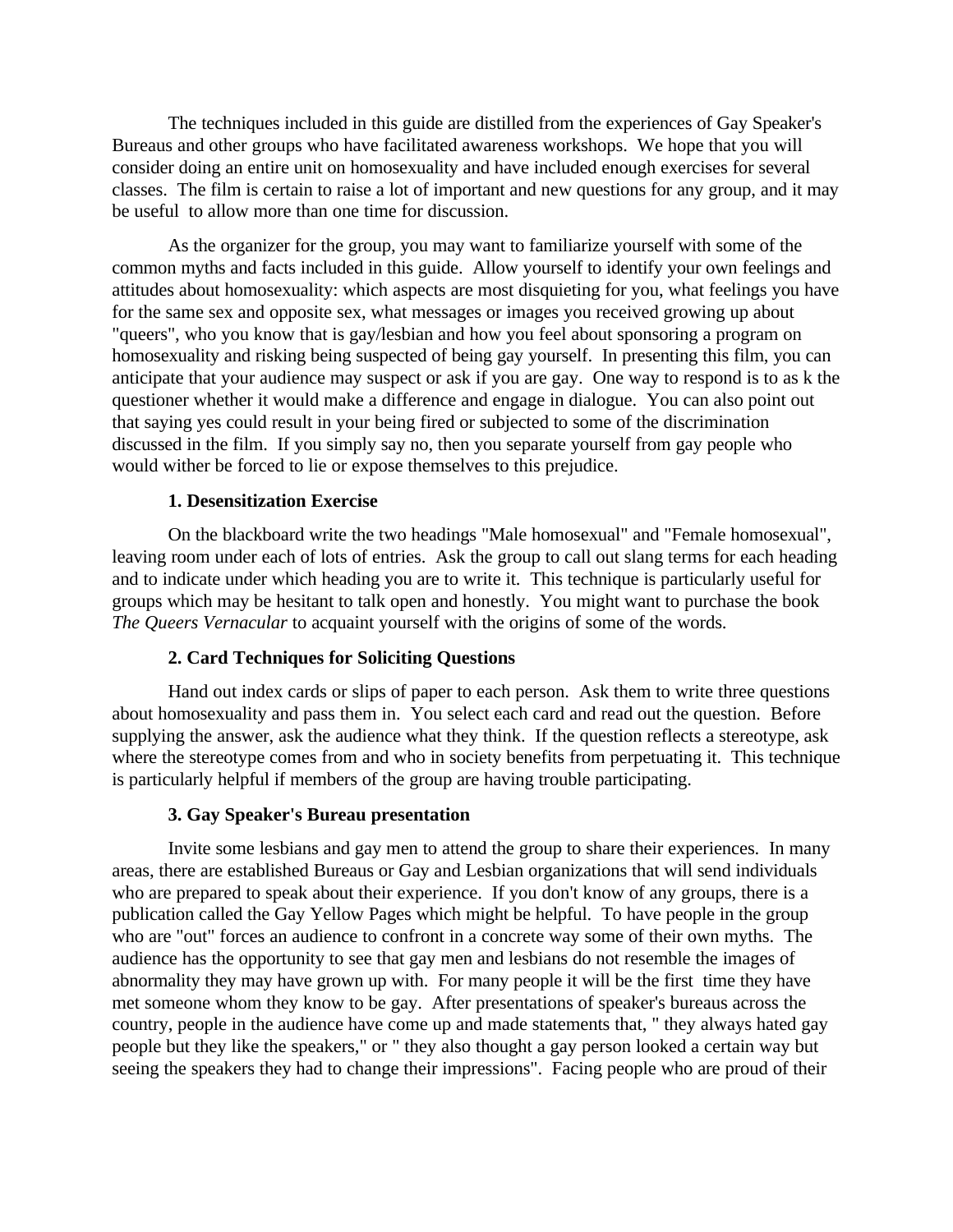gayness and willing to answer questions about it challenges many of the ideas and assumptions that we have of gay men and lesbians.

# **4. Role Playing**

Design certain situations and have members of the group act them out. (1) To get at stereotypes, you could have some one act out being gay. (2) To experience some of the pain of being gay, you could have one person enact coming out to her/his parents and how the parents would respond, or a situation where a gay person comes out to a straight friend. (3) To get a discrimination (particularly with teenagers who would be less willing to act out being gay), you could assign a situation in which some one is being harassed because their sister (parent, friend) is gay.

# **5. "One in Ten"**

Ask the people in the group to count off by 10. Point out that statistically one person in 10 is gay (Kinsey studies).

# **6. Analogies with Other Groups**

Within the film, there are a lot of connections made to the treatment of other groups who have been the targets of prejudice. Have people brainstorm what it means to be different or on the outside (e.g. Black, Jewish, physically disabled, left handed etc.). The analogy between left handed and gay people is a possible one (7/8 of the population is right handed; as recently as 50 years ago a child's left hand was tied behind the back to encourage right handedness; the Bible has condemnation against left-handed people; derivation of the word "sinister" comes form lefthanded).

# **7. Guided Fantasy**

The leader asks the group to relax and close their eyes and leads them through a description of a scenario in which the whole world is homosexual. First, ask the group to do some deep breathing, focusing on relaxation and slow inhalations. Then describe a day in which the person operates in a gay world including advertising, television shows, the work environment, parents who are staunch defenders of the "gay status quo", friends who make heterosexual jokes, etc. Try to elicit the feelings of loneliness and isolation that accompany being the only heterosexual in an environment that views heterosexuality as depraved, where you can't teach because of the possibility of seducing a member of the opposite sex, etc. and you must hide your secret for fear or disapproval. The only contacts which seem friendly are with other heterosexuals, if there are any.

Finish the exercise with breathing. Ask people what they experienced and whether they learned anything new.

# **8. Discrimination Brainstorm**

Brainstorm examples of discrimination against lesbians and gay men. You may want to develop a case study (e.g., in housing, child custody, the military, employment, etc.).

# **9. Questionnaire**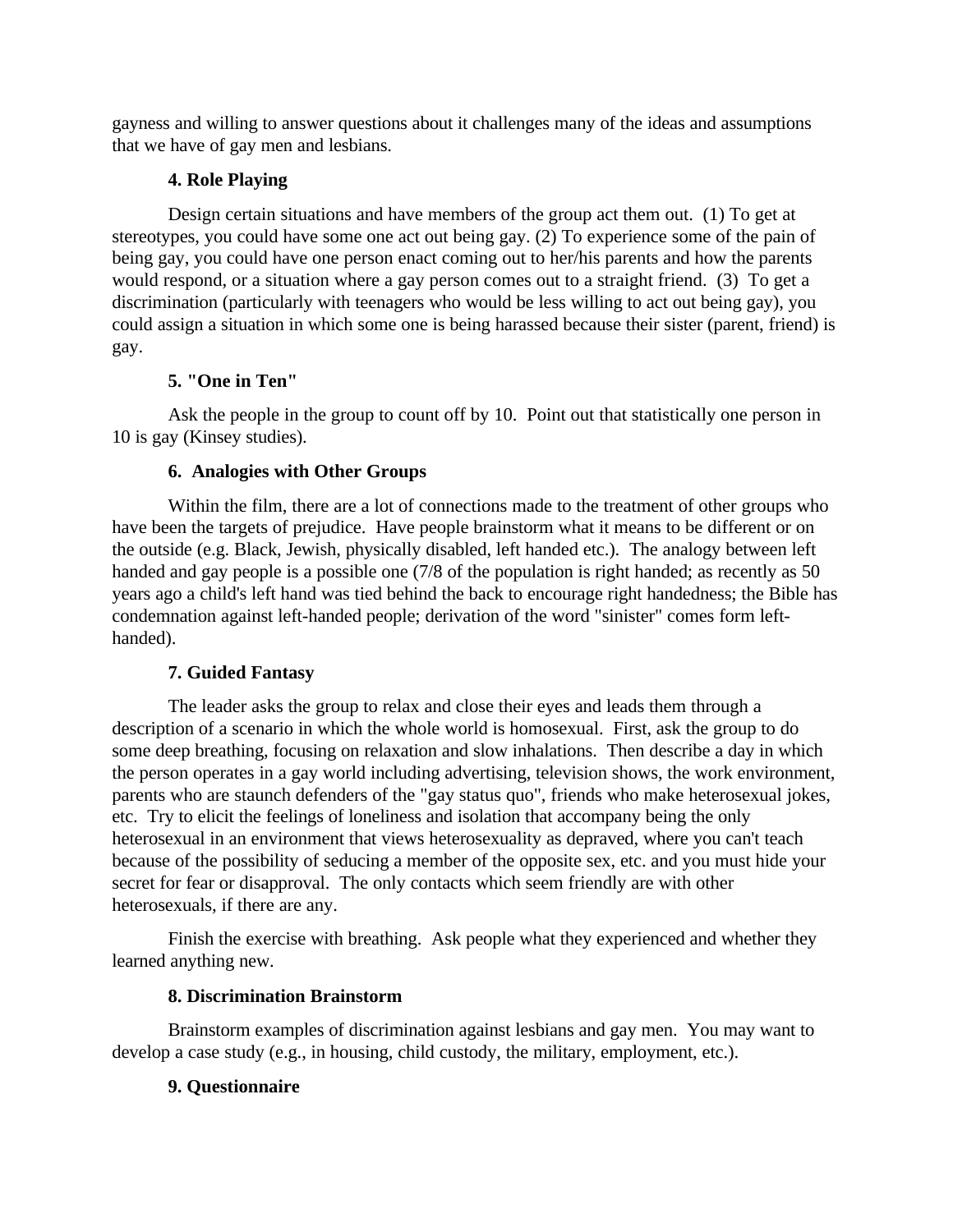Develop and distribute a questionnaire of true/false statements about gay people. Have the group fill out the answers individually, then tabulate the responses. Discuss each statement trying to see why people believe the answers they put. (Possible statements include: " You can always tell a homosexual", "It would be upsetting for me to be in the same room with a gay person", "All gay men try to recruit young boys","Lesbians hate men" "Gay men would rather be women" " You can catch homosexuality, it is a disease", "There are no Black/Latino gays" " I don't know any gay people" etc.)

#### **10. Pictures**

Develop a series of photographs of lots of different people, some of whom are gay. Pass around each photograph and ask the group if the person is gay/lesbian and why or why not. This is a very concrete way to get at stereotypes. It is also a useful way to show groups the existence of the differences among gay men and lesbians without having direct access to live people. (One place to get pictures of gay people is the local gay newspaper, but be sure you are not exposing someone without their knowledge.)

# **PART 3, MYTHS AND FACTS ABOUT LESBIANS AND GAY MEN**

#### **What is a homosexual?**

A homosexual is a person who is emotionally and/or sexually attracted or committed to a member or members of the same sex.

#### **What causes homosexuality?**

The issues that determine either heterosexuality or homosexuality are very complex ones. There has been a lot of research done with no single conclusion. No one knows whether sexuality results from genetic make-up or environmental factors or a person's family upbringing. Considering that gay people and heterosexual people cross all sociological, psychological and economic definitions, one can only assume that both are normal and the result of many different factors.

#### **How prevalent is homosexuality?**

Alfred Kinsey, in his study of human sexuality published in 1947, estimated that about 13% of the male population and 7% of the female population are exclusively gay or lesbian. This does not include the 35-50% of the population that have had a homosexual experience at least once in their lives.

Lesbians and gay men have existed in all societies and in every historical period. Women formed lifelong partnerships called "Boston Marriages" in the United States in the 19th century. Gay men were recognized as heroic warriors and lovers in ancient Greece and later annihilated in the Nazi concentration camps for "being like women and unable to fight" according to Himmler.

Gay people come in all colors, come from every religious background and represent all economic classes. There are active groups for gay Catholics, Protestants and Jews as well as atheists. Gay people have formed organization such as gay youth, disabled gays, Asian lesbians,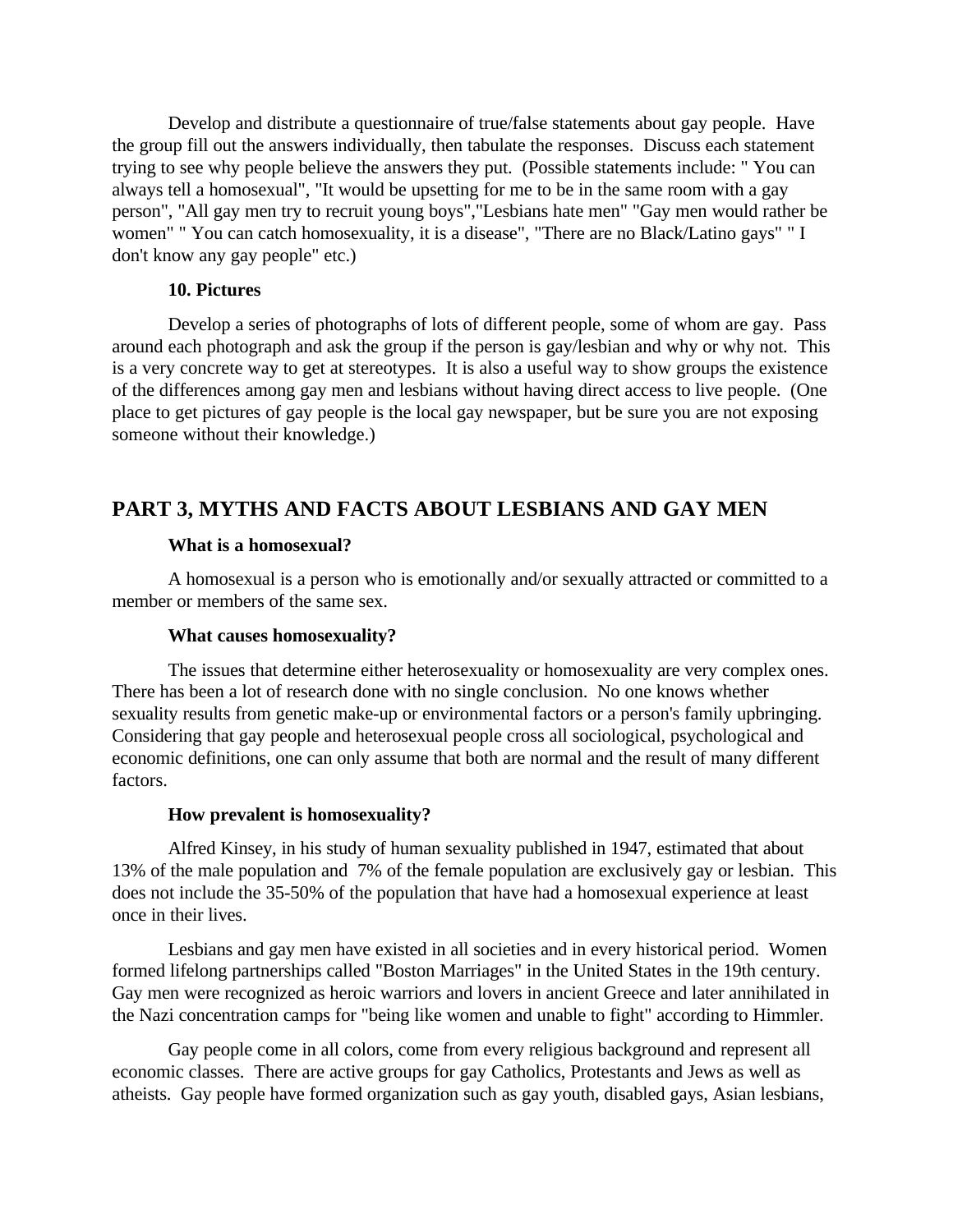gay parents and the like. Gay men and lesbians live in the cities, the suburbs and in the country. Some of them are your teachers, your parents, you children and your friends. Everyone knows someone who is gay whether they are aware of it or not.

#### **Is homosexuality immoral?**

There are several texts which are frequently cited form the Bible as religious condemnations of homosexuality. It is important to ask if these passages are evidences of divine laws or reflections of the societal context in which the Old Testament was set This is especially relevant because the bible also encourages slavery and the inferiority of women. It prohibits eating shrimp and shellfish, the use of face paint and establishes many archaic dress and grooming codes. There are many rules within the Bible which are no longer taken literally.

Many of the Biblical texts which have been used to bolster anti-gay literature are misreadings of the Bible. In fact homosexuality is treated less seriously that the 7 deadly sins, but laziness greed, gluttony have not been grounds for castration, burning or drowning. Some commonly cited texts (Leviticus 18:12, Genesis 9,1 Corinthians 6:9,l Timothy 1:10) used to support anti-gay attitudes were actually intended to condemn sex outside of marriage, male prostitution, and marrying/loving someone from a different race or country and not homosexuality per se. Rather than the Bible, it was later theologians spurred on by extra-religious concerns and cultural prejudices who sought to make much of the relatively little anti-gay sentiment contained in fundamental Judeo-Christian texts. The transition from tolerance to hostility "was almost wholly the consequence of the rise of corporate states and institutions with the power and desire to regulate increasingly personal aspects of human life" (Boswell, John, *Christianity, Social Tolerance and Homosexuality* ).

#### **Is homosexuality a mental illness?**

Most psychiatrists agree that the critical test of mental health and emotional stability is whether and individual is able to maintain a more or less smoothly functioning life. An overwhelming body of evidence indicates that by this criterion, sexual orientation in itself does not determine the quality of mental health. Tests on gay men and lesbians and on heterosexuals have been unable to distinguish between groups in terms of functionality, stability and creativity.

The American Psychiatric Association in 1973 voted to remove homosexuality from its list of mental disorders because there was no indication that emotional distress or social impairment the definition of mental disorder- were elements of homosexuality.

Any psychological problem which may arise is more likely to be associated with the loneliness and feelings of guilt brought on by social pressures and the internalization of homophobia. In fact most active lesbians and gay men lead healthy, productive lives.

#### **Is homosexuality natural?**

Each culture or society throughout the world defines what is "natural" or "normal" to fit its own context, and these definitions differ. In many contemporary Western cultures, many people do not consider homosexuality to be normal. However, historians explain that homosexuality has existed since the earliest of human societies throughout the ages to the present day. It has been part of every culture, socio-economic class, educational level and race and has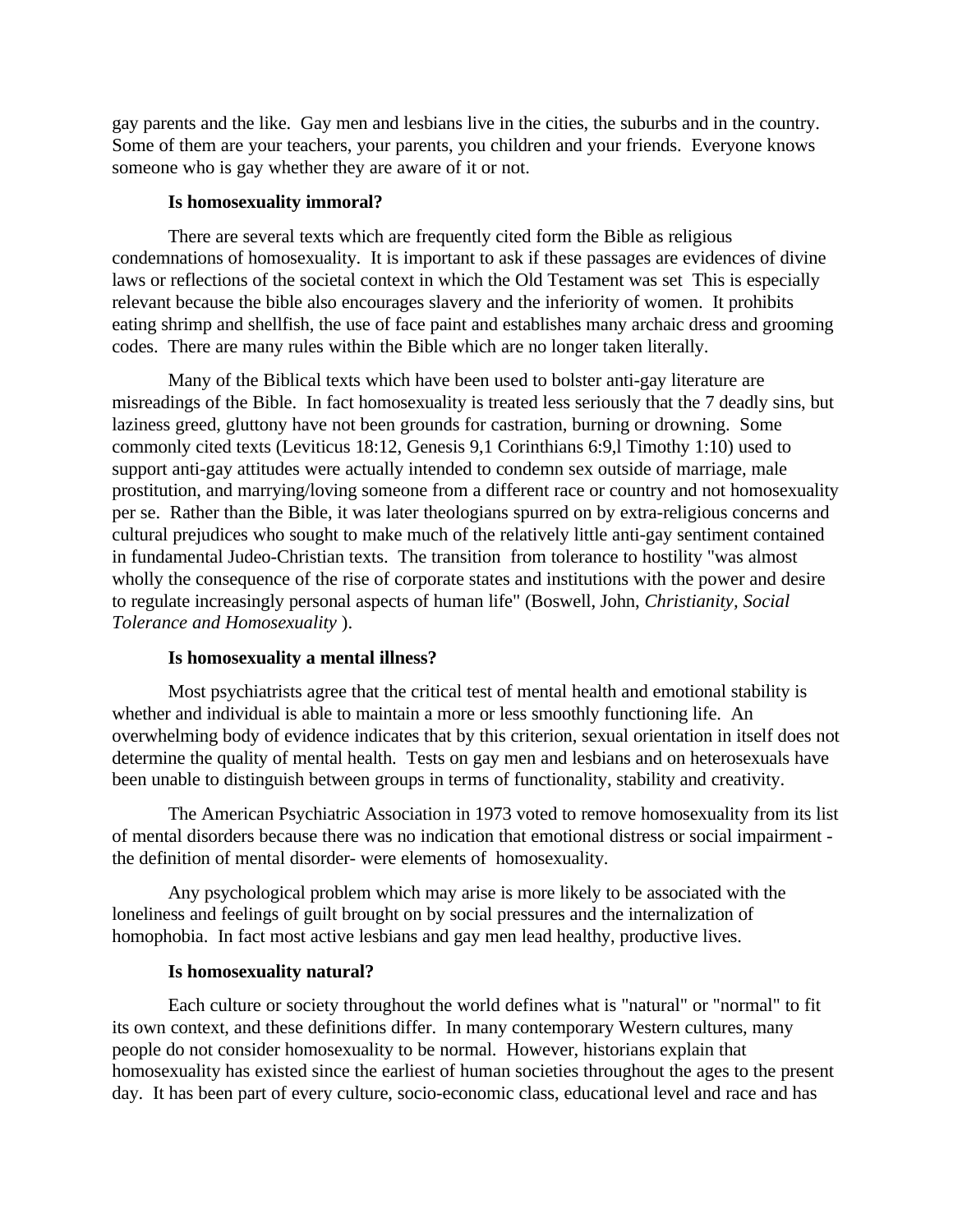been observed in the wild in higher mammal species and other animals. Anthropologists Ford and Beach surveyed 76 societies outside of the West and found that in 64% "homosexuality is considered normal and socially acceptable". There are also cultures where the definition of what it means to be a homosexual differs. In some areas a man who has sex with another man is not considered homosexual unless he is "on the bottom".

Often it is said that homosexual behavior is not natural because the purpose of sex is for reproduction. However, not only are most heterosexual encounters not intended to produce children, but homosexuality is far more than just a sexual encounter. It is an emotional commitment to another person of the same sex and membership in a community. For the estimated 22 million lesbians and gay men in the United States, homosexuality is a normal and satisfying way of life.

#### **Do gay men and lesbians form relationships?**

"A major new study on homosexuality concludes that many homosexual men and women lead stable lives without frenetic sexual activity and that some are considerably happier and better adjusted than heterosexuals as a whole" (New York Times, 7/9/78). This study (Bell Institute for Sex Research) goes on to say that due to the negative pressure of society, some gay men and lesbians feel lass self-accepting. Gay people do not have social, religious, or legal structures to support couples staying together. Relationships are not openly validated nor are there external constraints (joint property, etc.) to keep a relationship connected. On the other hand, lesbian and gay relationships reflect an equality and chance for creating mutually satisfying models that are not distinguished in heterosexual couples. The set of prescribed roles for heterosexual men and women often contributes to conflict in straight relationships and enormous strain particularly for heterosexual women who do not want to live out a traditionally passive complement to their male spouse.

External forces tend to support the break-up of gay relationships. These are counteracted to a certain extent by pressure from within the community for stability and continuity. Statistically one study shows that approximately 60% of lesbians and 40% of gay men are involved in long term committed relationships. The statistics do not indicate what percentage of the community would like to be in a relationship nor does it reflect the numbers of gay people who define themselves as gay but are not interested in being in a sexual involvement with another person.

#### **Are gay men and women into "roles"?**

Before the new wave of the Women's and Gay liberation movements in the 1960'd in this country there were very few options available for people other than the traditional heterosexual role model where men and women knew what was expected of them in a relationship concerning attitude, behavior and dress. Gay men and lesbians also had limited options and often chose to copy this heterosexual model where one member of a couple may have appeared to play the "butch" or male role and the other played the "femme" or feminine role.

A significant aspect of the gay experience is that there are less rules or guidelines for intimate relationships than there are for heterosexuals. The vast majority of people in this country grow up in a heterosexually structured world. Boys and girls are taught the behaviors which are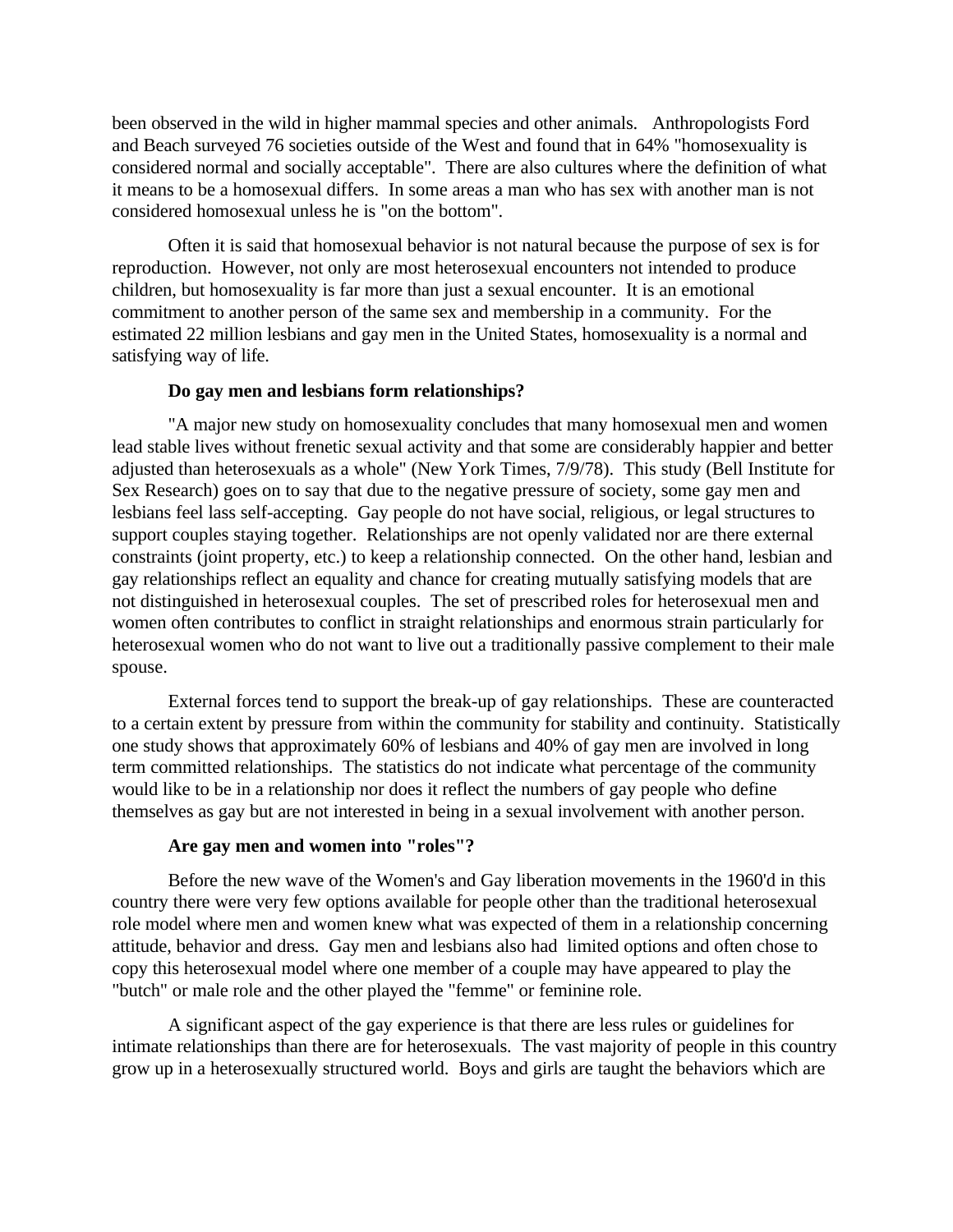expected and those which are discouraged. From here, girls and boys learn how to relate to each other and form intimate relationships which reflect these different sex role orientations.

Since the 1960's with the advent of Women's liberation and Gay liberation movements, some of these roles have been publicly called into question. Women in particular, have struggled against many aspects of the feminine role: passivity, servitude, uncomfortable and impractical dress, limited job opportunities and the like. Women have also asked men to change and begin to relinquish the strictly masculine role which sacrifices emotionality for rationalism. Some men have also begun to ask for more freedom to express different parts of themselves, to have closer relationships with their lovers and children. These changing attitudes are touching all parts of society.

At the same time, the very nature of gay relationships - man loving man, woman loving woman - challenges the old structures and provides impetus for change. Lesbians don't have a man to support them or take care of them. Out of survival, they widen their own experiences and develop their potential, for example learning to do the kinds of home and auto repairs that most boys learn as teenagers. Similarly, lesbians are often in the forefront of movements for equal pay and better opportunities. Gay men don't have a woman around the house to do the housework or take care of their emotional needs. Gay men have to learn how to find these resources internally. Because of these direct experiences, gay men and lesbians are appropriate role models for those people seeking to break out of the traditional sex role patterns and often lead the movement for human liberation.

#### **Do homosexuals molest children?**

A survey of convictions for sex offenses involving juveniles in New Jersey (Ravich and Weiss, 1962) revealed that more than 4/5 of these cases involved male contact with girls. In fact, by far the largest fraction of incidents of sexual abuse of children occurs at home: fathers or uncles molesting daughters or nieces. Child molesting, in addition seems to be a male activity; women almost never molest children sexually and this is also true of lesbians. Among men, child molesting is as rare among homosexuals as it is among heterosexuals, maybe more so because a homosexual molester would far more likely to be arrested than his heterosexual counterpart. The Gay Teacher's Caucus of New York has been informed by the Board of Education that while there are many complaints on file about male teachers making sexual advances to female students, there have been no complaints about teachers making advances to students of the same sex.

This stereotype reflects the unfounded attitude that gay people have uncontrollable sexual drives. Gayness is not synonymous with sexual obsession or lack of control, and most gay people prefer to seek sexual connections which bring with them equality and mutual support.

#### **Can you always tell a homosexual?**

Gay men and lesbians are as varied in their dress, mannerisms and styles as their heterosexual counterparts. There are many famous gay male football players and athletes, just as there are lesbians who fit a traditionally feminine image.

Similarly, there are many people who define themselves as heterosexual who appear to be gay. This is particularly true with respect to transvestites. The vast majority of men who wear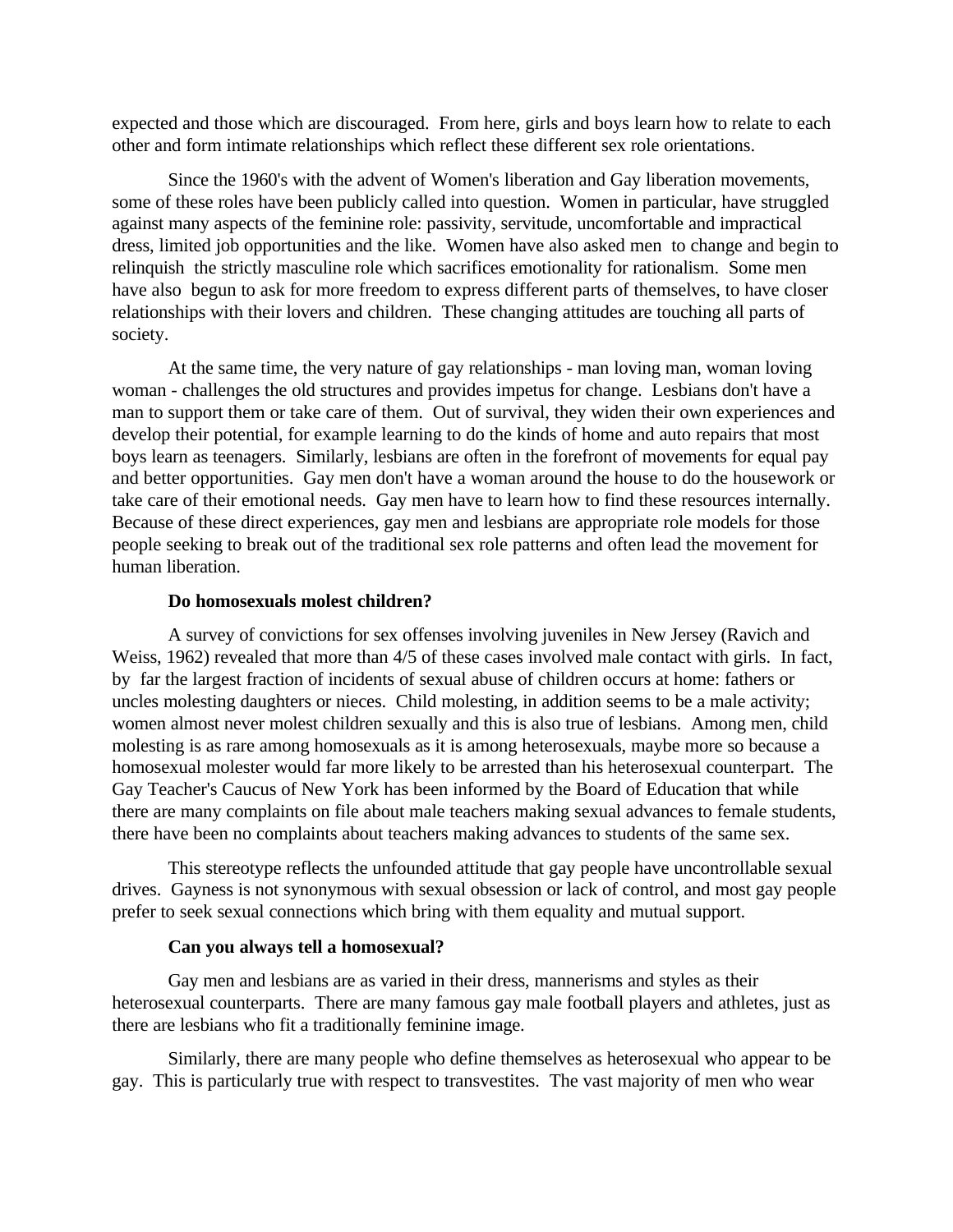women's clothing define themselves as heterosexual. It is perhaps more obvious that the vast majority of women who wear "men's" clothing are not making a statement about their sexuality.

The stereotypes of the swishy faggot or the motorcycle dyke are just stereotypes. This means that there are some lesbians who dress in masculine clothes and appear to be very tough and threatening to the heterosexual community and there are some gay men with every effeminate mannerisms who appear to be mimicking women. Society seems to focus on these parts of the gay community as representatives of all gay people. Although this is not true, these people need to be recognized and supported for challenging the rigid sex roles and definitions of masculinity and femininity which constrict everyone.

Somehow we are all given the message that we are not supposed to act so counter to our assigned gender role. Straight people are told that deviating from the role means they are "queer" and therefore not acceptable. Gay people are often embarrassed by the extremes in the community and try to disassociate themselves from the "queens" and the "bulldykes". The reality is that if the freedom of expression which these people represented was acceptable, all of us gay and straight, would benefit.

#### **Do gay men want to be women? Do lesbians want to be men?**

Gay men and lesbians do not want to be the opposite sex. Because our society encourages defined roles for men and women, we all are raised with ideas and images of what is "feminine" and what is "masculine". Men are expected to be strong, athletic , and emotionally reserved; whereas, women are expected to be fragile, nurturing, emotional and passive. Within the gay and lesbian community, there are many people who have challenged and tried to discard some of these stereotypes. Some gay men have tried to develop their "feminine" side by becoming more gentle and rejecting a macho image of masculinity. Many lesbians (along with the feminist movement) have abandoned the frailties and passivity associated with traditional female roles. By challenging stereotypes, gay people are not trying to be the opposite sex. Gay men may add to their maleness some female characteristics and lesbians may want some of the power and privilege which accompanies being male, but the essence of gayness is a celebration and affirmation of your gender and not a rejection of it.

Some people confuse transsexualism with homosexuality. A transsexual is a person who has an operation to become to opposite sex. These people, (very few of whom are gay), feel very deeply that they were born into the wrong body and should be the other gender. For them the physical operation brings their bodies into harmony with their internal identities and sexual orientation. While a gay person growing up may feel different and even uncomfortable with his/her sex role, this has more to do with cultural constraints, parental expectations and homophobia than a desire to change gender.

#### **Do gay people make good parents?**

This is a question which is consistently raised in court whenever a lesbian mother or gay father is being threatened with loss of custody or child visitation rights because of the parent's sexuality. It seems to be difficult enough for society to recognize the existence of gays as parents (either as a result of previous heterosexual relationships or getting pregnant as an openly gay person) let alone to sanction that reality.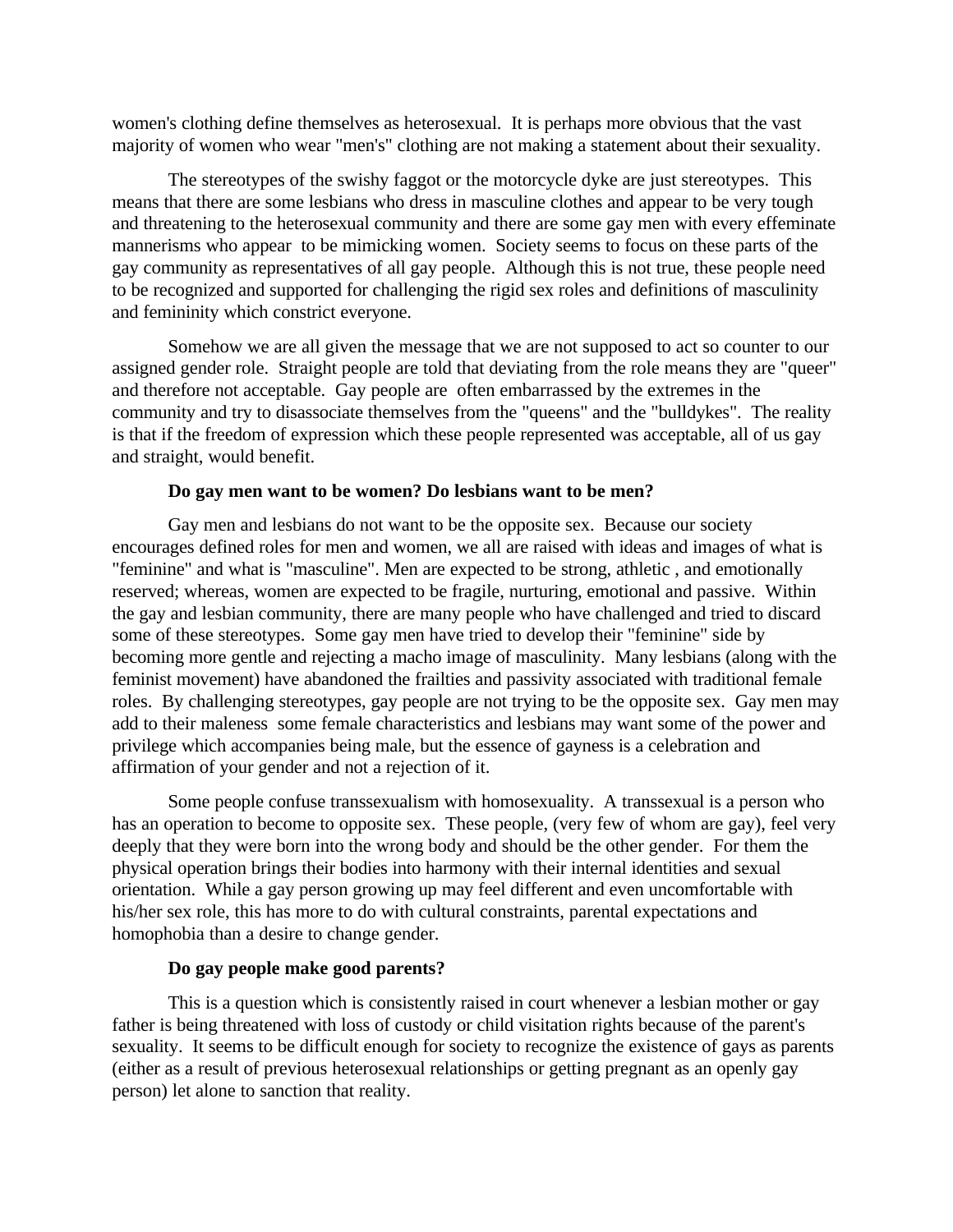For those who dislike gay people, there exists a fear that a gay parent will produce gay children and not allow a child to choose his/her own sexuality. There is no evidence that a parent's sexuality plays a role in determining the child's orientation. Studies indicate that children of gay people are no more likely to be homosexual than children of heterosexuals. After all, gay people are not following the patterns of their heterosexual parents.

Some people feel that a lesbian mother or a gay father would be less capable of providing a loving, nurturing environment for a child. There is absolutely no evidence that a person's sexuality has any bearing on their capacity to be loving, responsible and dependable as parents. Our experience in making the film has, if anything, indicated the opposite. Dr. Judd Marmor, past president of the American Psychiatric Association, states that " I know of no evidence that predominantly heterosexual parents are more loving, stable, or supportive in their parental roles that homosexual men and women". It is true that children may be subjected to the prejudice and ridicule which is directed toward their parents. But the answer is to attack the discrimination not the parents or the children.

#### **How do parents respond to having a child who is gay?**

Parental response to gay children differs depending upon the relationship with the child and the investment the parents have in their child's future. Some parents are very angry, hurt or disappointed. Some are more accepting but confused. Usually these reactions are a result of not understanding what it means to be gay. Society has created many myths for "making their child that way". Although the truth is that parents do not determine their children's sexuality, parents still feel guilty.

In our everyday experience, the only form of relationship which is sanctioned is the traditional heterosexual, nuclear family model. Homosexuality is portrayed as a sickness, or a perversion or a source of unhappiness. It is not surprising that a parent who wants his/her child to be happy would be concerned about a child who is gay. It is easy to see why they would have fears about what that lifestyle could mean, particularly in the absence of information or images of gayness which are happy, healthy and productive.

It is also important to understand why a child might choose to "come out" to his/her parents. Many people feel that the child is throwing something in their face or trying to be hurtful. Often, it is an expression of honesty and openness- an attempt by the children to include the parent in their life not a means to separate from them. Many children who have had to keep the secret find that they are not able to share any parts of their life ( who they are involved with, what kind of political work they do, what kind of social life they have, who their friends are, etc.). This secrecy can create tremendous distance and often results in real estrangement between parent and child. Only in taking the risk to be open with a parent can a child begin to have a relationship which has some meaning for both sides. Parents need to try to be understanding of their child without pretending that the new information isn't difficult for them. It seems that is its a long process of talking with caring and honesty which allows for a relationship to be rebuilt for parents and children.

#### **Is old age more difficult for lesbians and gay men?**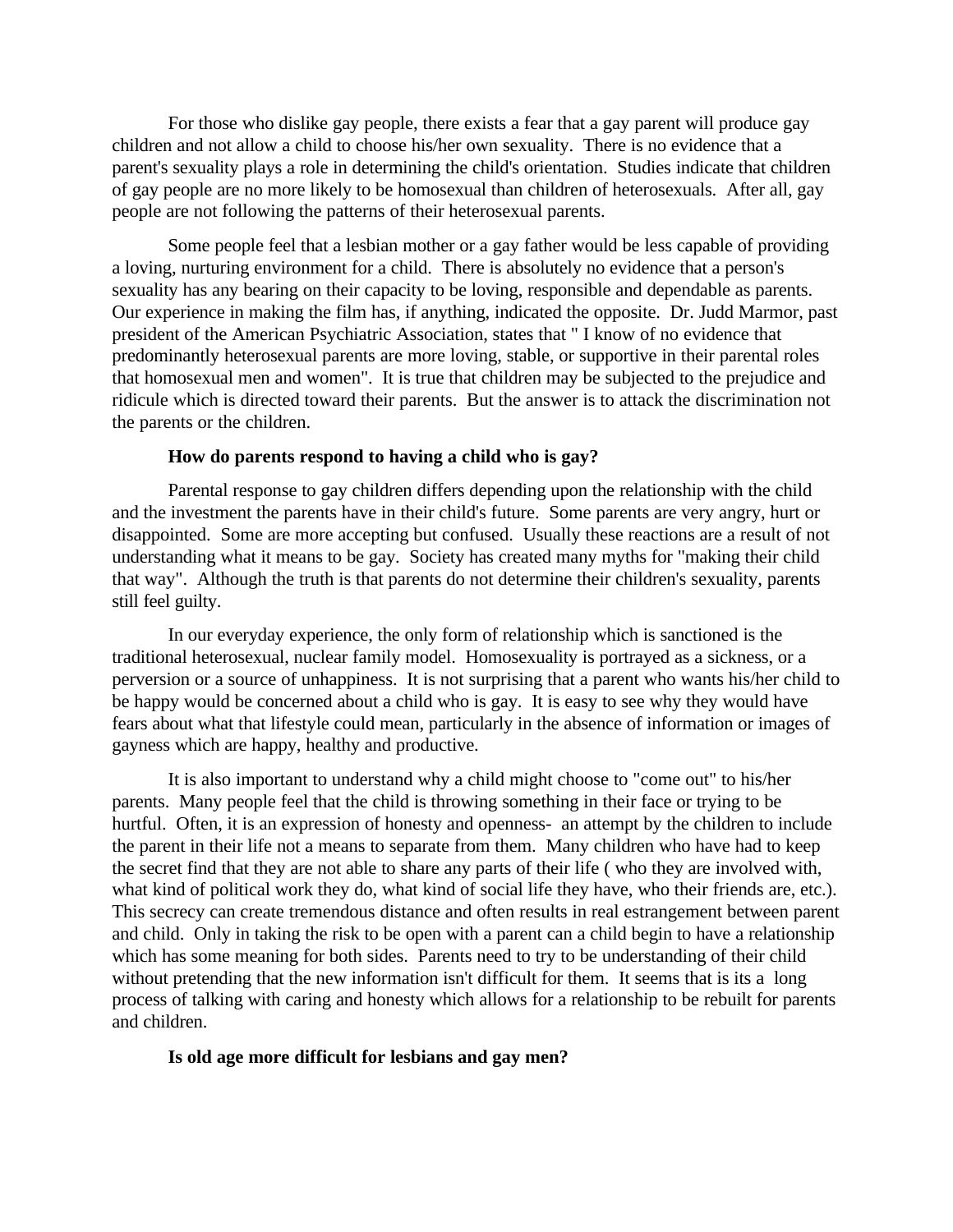There is a stereotype that an aging homosexual is destined for unhappiness and loneliness. This is based on several assumptions about gay men and old people: that gay men are only attracted to each other sexually ( and that older people lose their sexual ability), that gay men do not form lasting relationships and that the heterosexual experience of aging is more desirable. None of these assumptions is true. Aging is a difficult process for all people in this youthoriented culture of Western industrialized society. The older person is often stripped of dignity and no longer viewed as productive. For heterosexual couples who are married, one partner has frequently died, or the marriage has ended in divorce leaving many older people to live their lives alone.

 The older gay person shares in these difficulties which accompany aging in our society. The gay community is not immune to the ageism of the larger world and can perpetuate the exclusion of its older members. At the same time, however many older gay men and lesbians have developed lifelong friendships, relationships and communities which are more stable that the heterosexual counterpart of marriage. Many gay "families" include people of all ages living together. Some gay people without children have planned group living arrangements so that the aging experience can be full and positive rather than lonely.

There are also some problems that affect gay older people more that the heterosexual elderly. Because there is no legal validation of homosexual relationships, when a partner dies, the other is often left without any access to benefits from inheritance, insurance or property which had been previously shared. Relatives of the deceased can have wills contested. There is no legal protection for any gay person that their wishes will be protected after death. There have also been examples where the surviving partner of a relationship has been barred from the funeral because the relatives would not acknowledge the relationship.

#### **CONCLUSION**

Many of the prejudices against gay people are based on inaccurate stereotypes and lack of information. Our society portrays gay men and lesbians as ill, perverted, or non-existent. Many people are not aware that they know healthy individuals who are gay. For other people who fear the possibility of their own potential homosexuality, gayness is a scary issue which they would prefer to attack rather than understand. Unlike a person's gender or race any one could be gay.

Many people also link homosexuality with sex. In a culture which has a great deal of difficulty expressing openness about any kind of sex, homosexuality is even more troublesome. The sex aspect of homosexuality is often accentuated over the emotional and community attachments of the gay lifestyle. Our society stressed through its images and models one way to be (the traditional male/female roles within a nuclear family). The concept of same sex relationships challenges this model and suggests that people could lead lives without fitting the set patterns. Particularly, for people who feel uncomfortable with their own sexuality or relationships , this can be very unsettling and threatening.

In society the presence of groups of people who are different from the status quo can be seen as very threatening. As the film illustrates, particularly in times when a society experiences dislocation and crisis, racial, ethnic and political minorities and other critical groups are the targets for scapegoating and attack. Rather than admit confusion or make changes, a society often chooses to try to shift the focus from its own failings.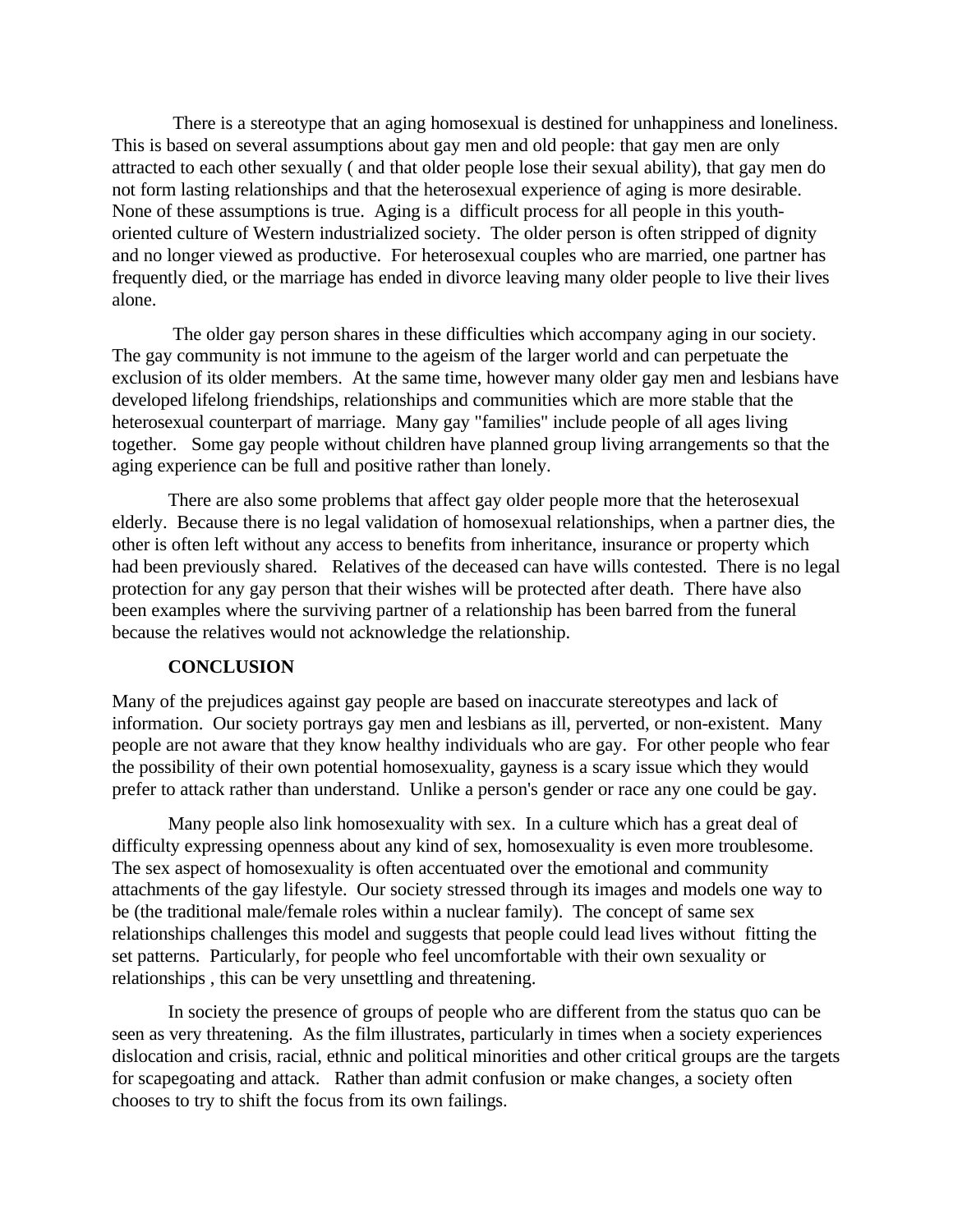By perceiving the connections between the treatment of gay people and other oppressed groups comes the possibility for a shared movement to change all the oppressions. It is important to view the discrimination against gay men and lesbians as stemming from many of the same sources as the victimization of Blacks, Jews, radicals, and the live. From this perspective, it becomes in the self-interest of many heterosexuals to support gay liberation. Through challenging the attacks on gays, people are not only fighting the immorality of prejudice but also striving for a society which is more accepting of the differences in all of us.

PART IV

# **Bibliography**

# **Books Nonfiction, General**

Abbot, Sidney and Love, Barbara, *Sappho was a Right On woman,* Stein and Day, 1972. A reasoned account of lesbians in America from a feminist perspective.

Altman, Dennis. *Homosexual: Oppression and Liberation,* Avon, 1971. A personal account of the author's participation in the gay liberation movement as well as an analysis of the political and philosophical background of the movement and its goals.

Bell, Alan and Weinberg, Martin. *Homosexualities: A Study of Diversity Among Men and Women,* Simon and Schuster, 1978. An official publication of the Kinsey Institute in Sex Research and commissioned by the National institute of Mental Health, this study is the first full scale objective survey of gay people and the resulting failure of stereotypical views to describe gay men and lesbians.

Diamond, Liz. *The Lesbian Primer* Women's Educational Media, Mass., 1979. Based on an indepth survey of more than 5000 gay men and women this is undoubtedly the most accurate and complete portrait of gay life in America today. In addition to carefully analyzing the data from the research, the editors also quote literally from a large number of the survey respondents, adding a personal dimension to the study.

Katz, Jonathan. *Gay American History: Lesbians and Gay men in the USA.,* Crowell 1976. A documentary history of the experiences of gays and lesbians throughout American history including selections by Emerson, Whitman, Emma Goldman, and Gertrude Stein as well as many unknown authors.

Klaitch, Dolores. *Woman+Woman,* Simon and Schuster, 1974. A witty incisive introduction to the subject of lesbianism discussing medical research on homosexuality as well as a survey of noted writers.

Loovis, David. *Straight Answers about Homosexuality for Straight Readers,* Prentice Hall, 1977

Tripp, C.A., *The Homosexual Matrix,* McGraw Hill 1975 A study of homosexuality placing it within a social context by discussing the roots of sexuality and comparing homosexuality and heterosexuality from both a sociological and psychological perspective.

Vida, Ginny, ed. *Our Right to Love: A Lesbian Resource Book,* Prentice-Hall 1978. Prepared in cooperation with the National Gay Task Force, this is an extended collection of articles on all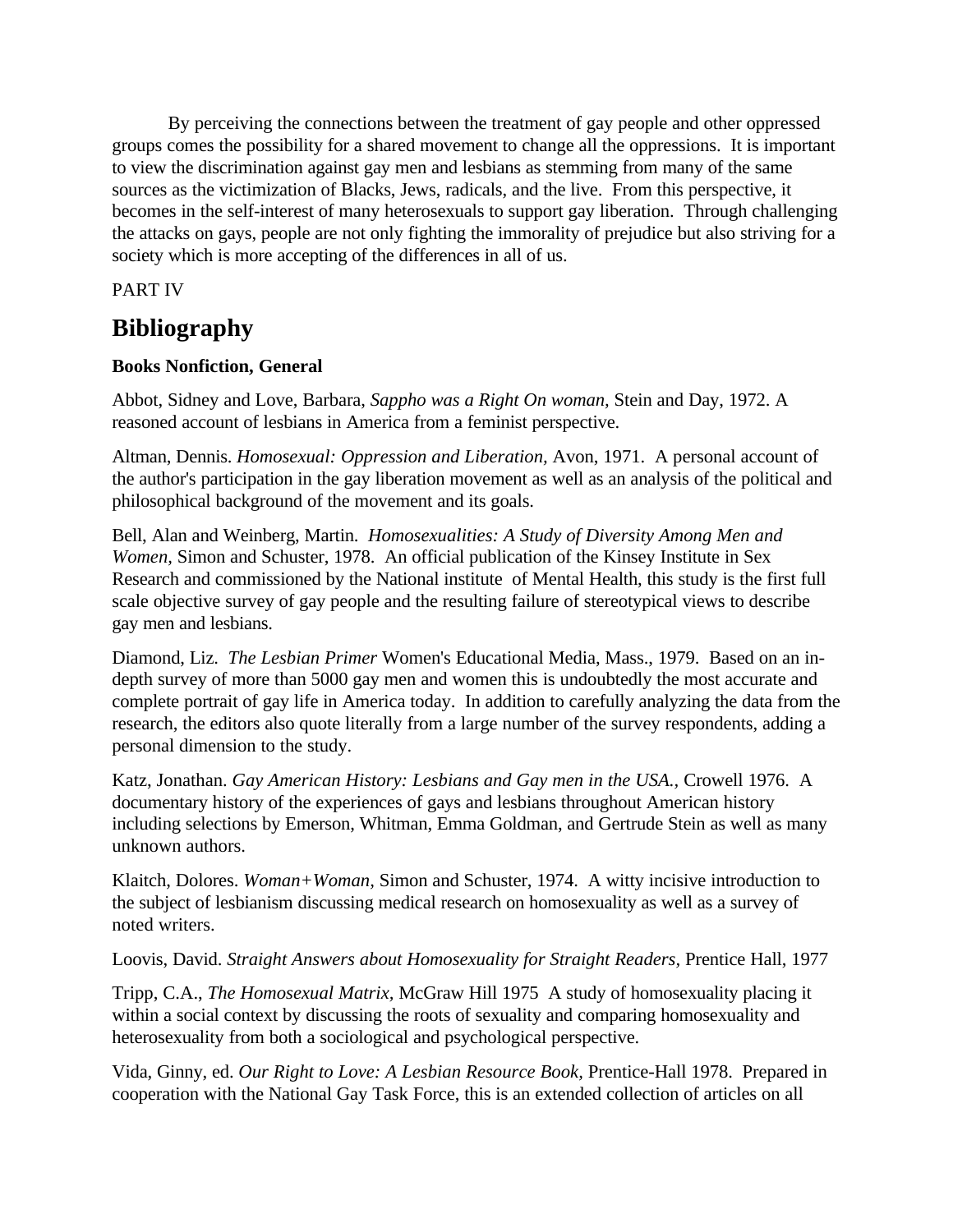aspects of lesbian life as well as personal testimony from many lesbians. This book also has an extensive resource guide by state and major cities.

Weinberg, George, *Society and the Healthy Homosexual,* St. Martin's 1972. A humanistic analysis of homophobia explaining clearly and simply how this develops and how it can be overcome: contains an excellent chapter on coming out to parents.

## **Other books**

## **Health**

Fenwick, F.D. *The Advocate guide to Gay Health,* Dutton, 1978.

Leoffler,V. et al. *Lesbian Health Matters,* Santa Cruz Women's Health Collective, California 1979.

National Gay Health Collective. *National Gay Health Directory* , N.G.H.C. Box 677, Old Chelsea Station NY 10011.

Bancroft, John. "Homosexuality and the Medical Profession: A Behaviorists View" Journal of Medical Ethics 1m 1975.

### **History**

Bullough, Vern. *Homosexuality: A History,* New American Library, 1979.

Faderman, Lilian. *Surpassing the Love of Men.* Morrow and Co.1981.

Heger, Heinz. *The Men with the Pink Triangle,* Alyson Publications, Boston, MA 1980.

Plant Richard. *The Pink Triangle: Gays in the Third Reich,* New Republic Books: Holt Reinhardt and Winston. 1983.

# **Legal**

Bogan, E. Carrington et al. *The Rights of Gay people: The Basic ACLU Guide to a Gay Person's Rights,* Avon 1975.

# **Parents**

Fairchild, B. and Hayward, Nancy. *Now that you Know : What every Parent Should Know about Homosexuality,* Harcourt and Jovanovich, NY 1979.

Sivlerstein, Charles. *A Family Matter; A Parents Guide to Homosexuality,* McGraw-Hill, 1978.

# **Politics**

Bunch, Charlotte and Myron, Nancy eds., *Lesbianism and the Women's Movement,* Diana Press, 1975

Fernbach, David. *The Spiral Path: A Gay Contribution to Human Survival,* Alyson Publications, Boston MA. 1981.

Mitchell Pam, ed. *Pink Triangles, Radical Perspectives on Gay Liberation,* Alyson Publications, Boston MA. 1981